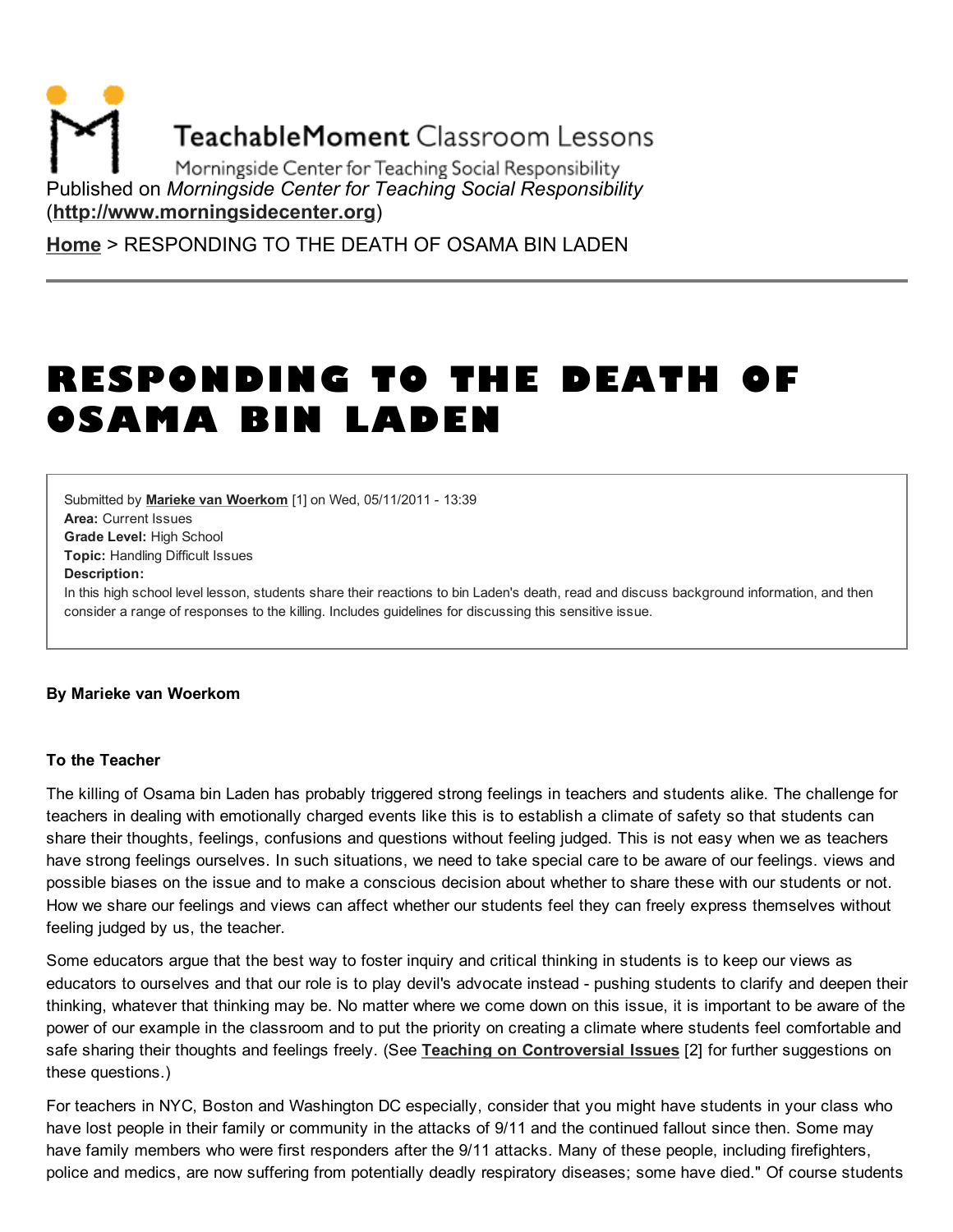all around the country may have been strongly affected by Osama bin Laden and his al Qaeda network in other ways: They may have family in the military or relatives in other parts of the world that have been targeted by al Qaeda or were affected by the US military intervention in response to the 9/11 attacks. Or, if they are Muslim or Arab, they may have experienced discrimination in the wake of the 9/11 attacks.

As you open up a conversation about the death of Osama bin Laden and the reactions to it in the days that followed, establish supportive group norms that include speaking for oneself, listening to each other with the goal of understanding, confidentiality, and no put downs, accusations or attacks.

Emphasize the importance of listening. You might remind the class that though some people may assume that listening is passive, it is in fact, quite active. It involves effort, especially when listening to things that are hard to hear, issues that are complex and potentially controversial and/or opinions that are conflict with what we believe to be true. For purposes of this lesson ask your students to "listen for understanding" which includes:

- paying close attention to what others in the class are sharing;
- asking questions to learn more about other people's points of view;
- paraphrasing to make sure we understand what is being shared; and
- being patient with each other.

Asking your students questions gives them a chance to share their thoughts and feelings as they grapple with what they've heard in the news about the killing of bin Laden and people's reactions to it. As the teacher, listen and paraphrase. Acknowledge students' feelings and thoughts. It is important, especially with a charged topic such as this, for students to know they are being heard without judgment. Listening, paraphrasing, and acknowledging what students share allows them to process their feelings and thoughts. Eventually, they can then move beyond some of their initial pain, confusion and concern and begin to explore the issue and generate questions that might deepen their understanding of events.

### **Definitions**

Note that this lesson refers to Osama bin Laden and those in his al Qaeda network as Islamist, not Islamic or Muslim. Islamism, also known as political Islam, refers to an ideology that considers Islam not as a religion but as a political system that expects all Muslims to turn to a militant form of their religion and to unite politically. Muslims who do not espouse this view are considered to be infidels by Islamists as much as non-Muslims are.

Some people are quick to generalize and incorrectly consider Osama bin Laden as representative of all Muslims, rather than of a tiny minority of extremists who use Islam to promote their views - much as a handful of extremists use other religions like Christianity, Judaism or Hinduism to propagate their political agenda, at times even using violence to attain their goals. It's important to foster better understanding of these distinctions - and to be especially sensitive to this issue if there are Muslim students in your classroom.

#### **Objectives**

The objectives of the lesson are to:

- Give students a safe and supportive place to share their feelings;
- Provide students with information about bin Laden and al Qaeda, so that their views have some basis in fact.
- Encourage students to think more deeply and critically about various responses to the killing of Osama bin Laden.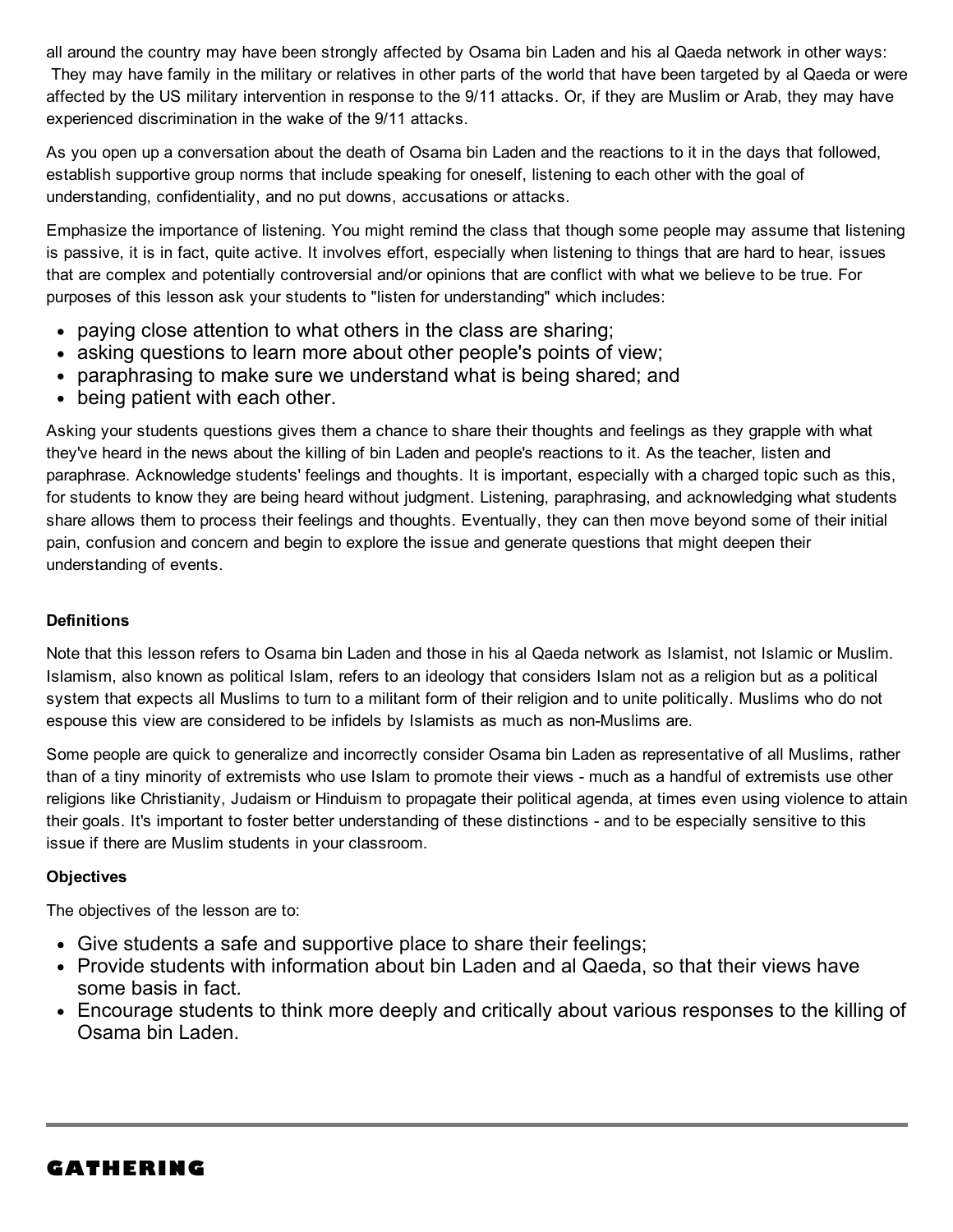#### *(10 minutes)*

A "web" is a good way to gauge what students know and what they are feeling about a particular subject.

Write the words "killing of Osama bin Laden" on the middle of the board or a piece of chart paper. Ask the students to share any words or ideas that come to mind when they hear these words. There are no wrong responses. Continue for a few minutes while interest remains high. When you have a good number of responses, draw lines out from the central phrase to the words students have provided, creating a web.

Ask students questions about the web, such as:

- What do you notice about the words in the web?
- Are there any words or ideas you don't understand?
- Do any of the words or phrases evoke feelings for you? What feelings?
- What questions, if any, does the web raise for you?

Review with the class the lesson's agenda and objectives.

Then ask students to read the following.

# STUDENT READING 1:

# A BRIEF BIOGRAPHY OF OSAMA BIN LADEN

#### *(20 minutes)*

Born into a wealthy family in Saudi Arabia, Osama bin Laden was raised in relative comfort, the son of a Yemeni businessman who owned a construction company with close ties to the Saudi royal family.

The 1979 Soviet invasion of Afghanistan galvanized Osama bin Laden to support the Afghan resistance. He moved to Afghanistan and started recruiting fighters from around the world to join the fight alongside local Afghan troops. Both the US and Saudi Arabia, at this time, wanted very much to contain Soviet influence in the region and did so by funneling money into Afghanistan to support the local Afghan troops and bin Laden's recently arrived international fighters. Whatever the reason for the Americans and Saudis, let alone those of the Afghans themselves, for bin Laden and his recruits the fight was about ridding Afghanistan, a predominantly Muslim country, of the Soviet infidels, or nonbelievers.

After the Soviet withdrawal from Afghanistan in 1986, bin Laden returned to Saudi Arabia where he forged alliances with radical Islamist groups in countries including Egypt, Algeria and Yemen. He founded an organization to help veterans of the Afghan war, which became the base of a loose international network of seasoned fighters ready to take on Islamist causes in places including Bosnia, Chechnya, Somalia, Tajikistan and the Philippines.

In the late 1980s, bin Laden founded al Qaeda (which means the base or foundation). Al Qaeda is a loosely organized network of Islamist militants whose principal stated aim is to drive Americans and American influence out of all Muslim nations, especially Saudi Arabia. Al Qaeda also aims to destroy Israel and bring down pro-Western dictatorships around the Middle East. Finally al Qaeda, under bin Laden's leadership, sought to unite all Muslims and establish, by force if necessary, an Islamic nation adhering to a fundamentalist Islamic rule of law.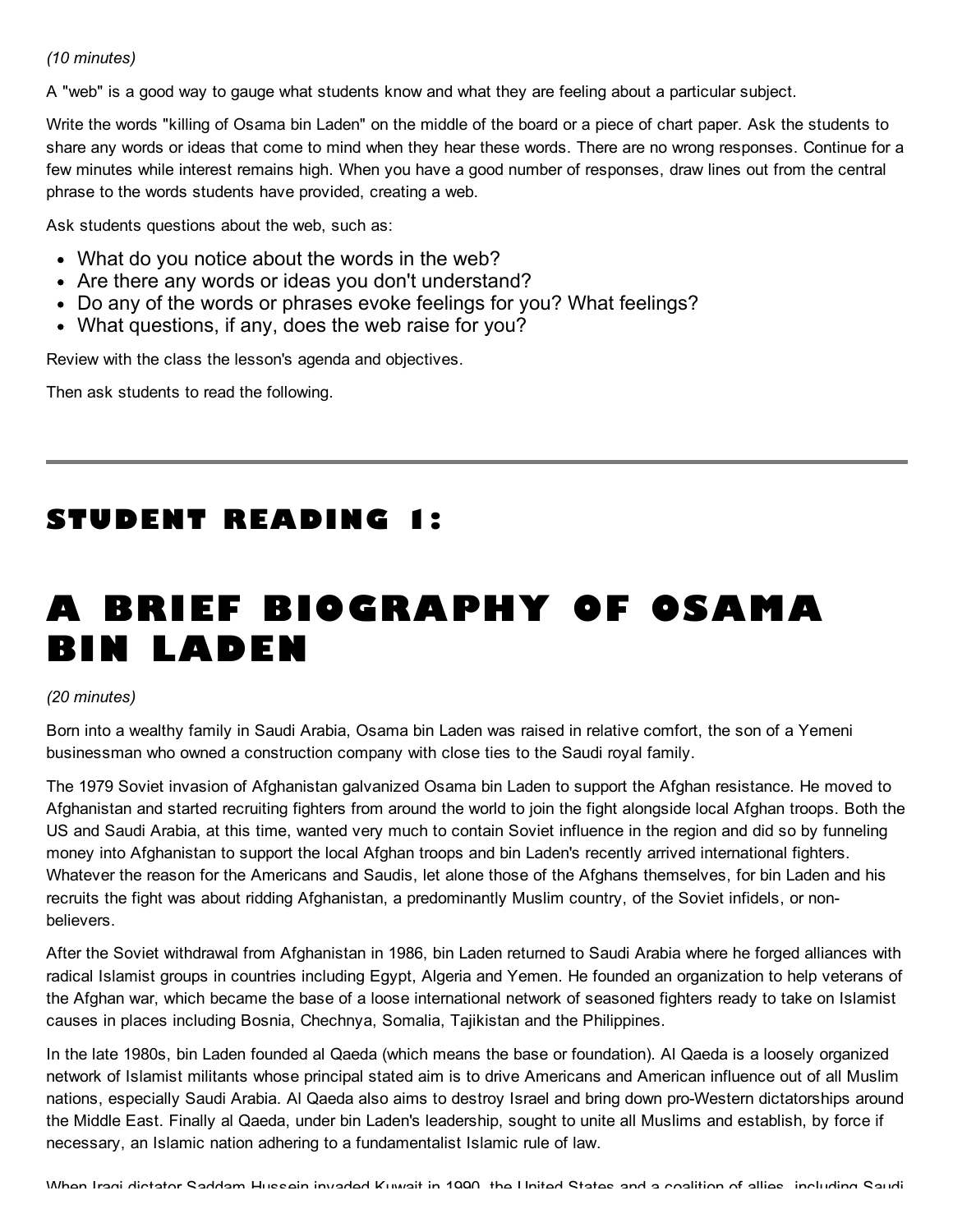When Iraqi dictator Saddam Hussein invaded Kuwait in 1990, the United States and a coalition of allies, including Saudi Arabia, responded with military force. Bin Laden considered the American use of Saudi bases to stage their entry into Kuwait an intolerable foreign occupation of his country-a violation of Islam's holiest sanctuaries in Mecca and Medina. Although bin Laden initially had set his sights on fighting what he considered "ungodly" Muslim states, he now turned his attention to the West and soon became a symbol for anti-western militancy. His continued criticism of the Saudi monarchy put him at odds with that regime as well. It led to his exile, first in Sudan and ultimately back in Afghanistan.

From his base in Afghanistan he started plotting attacks against the West. In the run up to 9/11 he and al Qaeda were held responsible for a series of deadly attacks on the United States and its allies - the 1993 World Trade Center bombing; the 1998 bombings of the U.S. embassies in Dar es Salaam, Tanzania and Nairobi, Kenya; and the 2000 bombing of the USS Cole in Yemen. Bin Laden was behind the September 11, 2001, attacks that brought down the World Trade Center towers, damaged part of the Pentagon, and resulted in a plane crash in a field in Shanksville, Pennsylvania. Nearly 3,000 people were killed that day. At first he denied involvement in the attacks, but he later took responsibility for "inspiring" the events of September 11.

For all the death and destruction that Osama bin Laden inspired and the attention he received over the past two decades, it is important to keep in mind that he was the leader of a very small group of radical extremist. For the vast majority of Muslims he was not a hero and no faith leader.

Since 2001, Osama bin Laden had evaded all attempts by the US government and military to capture or kill him-until Sunday, May 1, 2011. That night, President Obama made the following announcement: "Today, at my direction, the United States launched a targeted operation against that compound in Abbottabad, Pakistan. A small team of Americans carried out the operation with extraordinary courage and capability. No Americans were harmed. They took care to avoid civilian casualties. After a firefight, they killed Osama bin Laden and took custody of his body.

"For over two decades, bin Laden has been al Qaeda's leader and symbol, and has continued to plot attacks against our country and our friends and allies. The death of bin Laden marks the most significant achievement to date in our nation's effort to defeat al Qaeda. But his death does not mark the end of our effort. There's no doubt that al Qaeda will continue to pursue attacks against us. We must and we will remain vigilant at home and abroad."

#### Discussion Questions

Before you begin discussing the reading, take a few minutes to establish guidelines for the discussion that emphasize listening without judgment (as described above in "To the Teacher").

- 1. What struck you about the reading?
- 2. Did anything surprise you? If so, what?
- 3. Did the reading raise any feelings or memories for you? What were they?
- 4. What questions do you have about the reading? How might they be answered?

## REACTIONS TO BIN LADEN'S KILLING

#### *(25 minutes)*

In the next activity students will examine a range of views expressed by Americans in media outlets and blogs in the days following President Obama's announcement.

Tell students: People around the world have responded to the death of Osama bin Laden in vastly different ways. Here in the US too, people's responses have been varied. The handout contains excerpts from online media sources that provide a range of different responses and reactions to Osama bin Laden's death. Give students about 10 minutes to read the excerpts.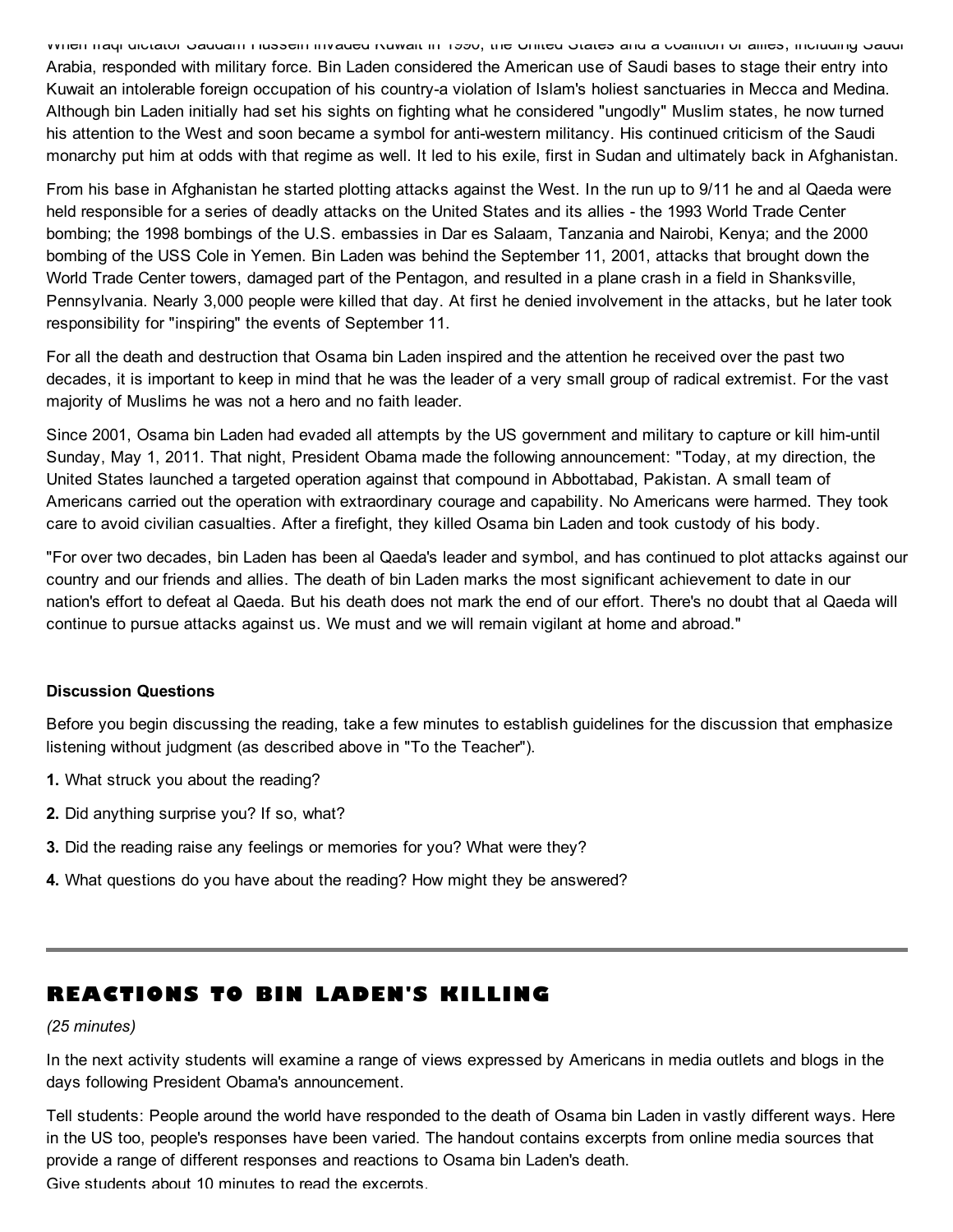# STUDENT READING 2:

# AMERICAN RESPONSES TO THE DEATH OF OSAMA BIN LADEN

#### Victims' families relieved at bin Laden death By Vicky Buffery and Teresa Larraz for Reuters

"For me, this man symbolized evil, and all the misery that I've been through for ten years. To know this symbol is gone is a great relief for me," said Bruno Dellinger, a French businessman who survived the collapse of New York's twin towers after al Qaeda hijackers flew planes into them on September 11, 2001.

Dellinger, who was on the 47th floor of the North Tower when the planes struck, told French RTL radio he felt a "burst of joy" at bin Laden's death.

He said he had always believed U.S. secret services would track down the man behind September 11 and a series of other plots. ….

The news, announced by President Barack Obama early on Monday, brought thousands on to the streets of New York and Washington to celebrate, including relatives of people killed in the worst militant attacks in U.S. history.

"I never figured I'd be excited about someone's death. It's been a long time coming," said firefighter Michael Carroll, 27, whose father, also a fireman, died in the September 11 attacks.

"It's finally here. It feels good," he said while celebrating at Ground Zero in New York, the site of the World Trade Center's twin towers destroyed in the attack.

#### <http://www.interaksyon.com/article/2886/families-of-911-victims-relieved-at-bin-ladens-death> [3]

#### Mother of 9/11 victim reacts to death of bin Laden By Donna Marsh O'Connor, guest columnist for Metro NY

As the mother of a young woman killed on 9/11, I have to say that neither I, nor would anyone in my family celebrate or revel at the death of another human being, even if that human being is Osama bin Laden. Bin Laden is dead and so, still, is my beautiful daughter. ….

As a family member of a young woman killed in the attacks, I want the response to the death of bin Laden to be one of somber reflection, one that marks how far we have come from the days of that attack and accounts for all we have lostour civil rights, our trust in our government to act ethically. I want our civil liberties back, our reliance on the Constitution and the rule of law. I want, again, for my children to feel free.

Let's take that energy and reclaim our land as the land of the free, the civilized and the just. There are dire costs to shirking this duty. We've just seen it in our streets."

[http://www.metro.us/newyork/local/article/850030—mother-of-9-11-victim-reacts-to-death-of-bin-laden](http://www.metro.us/newyork/local/article/850030%E2%80%94mother-of-9-11-victim-reacts-to-death-of-bin-laden) [4]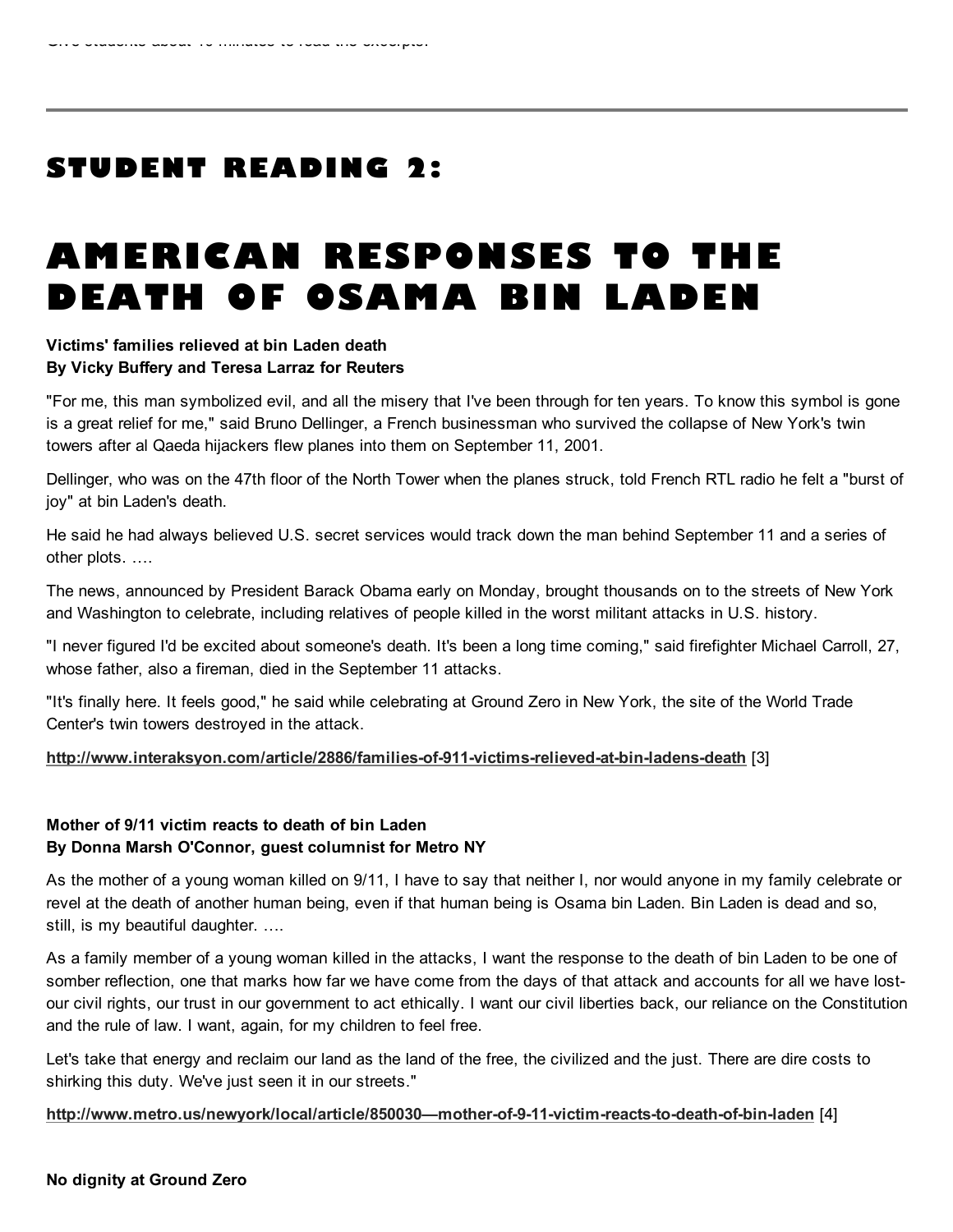### By Mona Eltahawy, posting on UK's Guardian website

No dignity at Ground Zero

"I could hear the cheers as I got out of the taxi, two blocks away. … It was minutes after President Obama's announcement that Osama bin Laden had been killed, and I was heeding a friend's suggestion that we - both Muslims take candles and stand in vigil where the World Trade Center stood before bin Laden's foot soldiers took it down.

So it was a shock to find hundreds of others had turned that hallowed ground into the scene of a home crowd celebrating an away victory they hadn't attended, the roots of which they were probably not there to experience or were too young to remember. …. Olympic-style chants of "USA! USA!" I could just about take as a freshly minted American, as of Friday. But "F<sup>\*\*\*</sup> Osama! Ole, ole, ole!" crushed any ambition of dignity for the thousands killed, many of whom had jumped hundreds of stories to their deaths, their bodies shattered to pieces close to where we stood

Good riddance, bin Laden. An unwelcome squatter in the house of my religion who tore down all the walls and was prepared to throw them on a fire to keep himself warm. Al Qaeda killed more Muslims than non-Muslims. Anytime it committed an atrocity anywhere, Muslims over here paid for it. My brother, a cardiologist, was among thousands of Muslims visited by the Federal Bureau of Investigations in November 2001 and forced to submit to special registration fingerprinting, his photo and information for ever in homeland security's files. Hundreds were detained. Hundreds were deported. Profiling."

#### <http://www.guardian.co.uk/commentisfree/2011/may/03/no-dignity-ground-zero-frat-boy/print> [5]

#### Phoenix sisters of 9-11 victim: 'Justice has been done' by Karina Bland, AZ Central

For nearly 10 years, the shock, grief and anger that accompanied thoughts of the Sept. 11 terrorist attacks was never far from the surface.

But for families and friends who lost loved ones in the attacks, news of Osama bin Laden's death brought a new sensation Sunday evening: relief.

For the family of Gary Bird, a 51-year-old Tempe resident killed in the attack [on the World Trade Center], the news brought a sense of pride Gary's widow, Donna Bird, said in a statement.

Bird, a father of two and longtime community volunteer in Tempe, was in New York for a business meeting on the 99th floor of Tower Two when the second plane hit.

"My family never lost confidence that America would prevail, that this inhumane instrument of evil would be eliminated from this earth, and that we would eventually have the peace of mind to be gained from learning that the murderer of our dear husband and father has been brought to justice," Bird's statement read.

[http://www.azcentral.com/community/ahwatukee/articles/2011/05/02/20110502bin-laden-death-9-11-victim-sisters](http://www.azcentral.com/community/ahwatukee/articles/2011/05/02/20110502bin-laden-death-9-11-victim-sisters-brk02-ON.html)brk02-ON.html [6]

#### Osama bin Laden is dead. One Buddhist's response. By Susan Piver, on her blog

So, Osama bin Laden is dead. We killed him. There really was no choice. We were clearly in an "us or them" situation and if we didn't kill him, he was going to continue to do everything in his power to kill us.

As Buddhists, we are supposed to abhor all killing, but what do you do when someone is trying to kill you? Obviously great theologians have pondered this question for millennia and I'm not going to try to pile on with my point of view, which would be totally useless.

Instead, I'll pose this question: How do you kill your enemy in a way that puts a stop to violence rather than escalates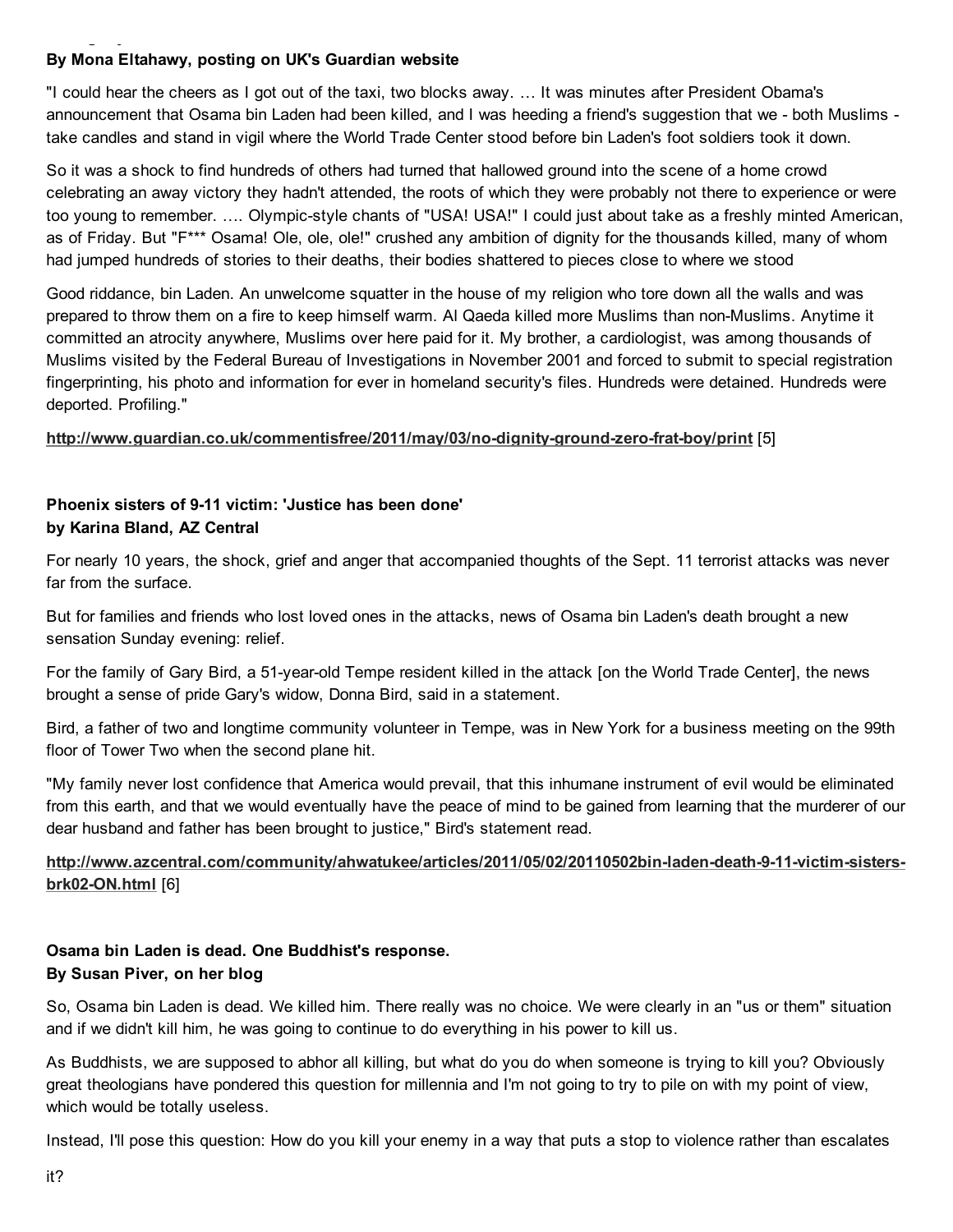<http://www.susanpiver.com/wordpress/2011/05/02/osama-bin-laden-is-dead-one-buddhists-response/#more-2650> [7]

#### Discussion Questions

- 1. What are your thoughts and feelings as you read these excerpts?
- 2. Did you see similarities between some of the responses? What were they?
- 3. Did you see differences? What were they?
- 4. Did any thing surprise you about the excerpts you read? What?
- 5. Do you have any questions about the reading? If so, how might you find the answers?

## CLOSING

#### *(5 minutes)*

Ask students to share their response to the following question in pairs. Then reconvene and ask volunteers to share their responses with the class.

What is one thing you are taking away from today's reading and discussion?

This lesson was written for TeachableMoment by Marieke van Woerkom, a trainer and global facilitator who works as a *staff developer for Morningside Center. See her website at: [http://vanwoerkomprojects.com](http://vanwoerkomprojects.com/) [8].*

*We welcome your comments. Please email them to Marieke at: [9][marieke@vanwoerkomprojects.com](mailto:marieke@vanwoerkomprojects.com) [10],or to Morningside Center at: [lmcclure@morningsidecenter.org](mailto:lmcclure@morningsidecenter.org) [11].*

### Source URL: [http://www.morningsidecenter.org/teachable-moment/lessons/responding](http://www.morningsidecenter.org/teachable-moment/lessons/responding-death-osama-bin-laden)death-osama-bin-laden

#### Links:

- [1] http://www.morningsidecenter.org/users/marieke-van-woerkom
- [2] http://www.morningsidecenter.org/teachable-moment/lessons/teaching-controversial-issues
- [3] http://www.interaksyon.com/article/2886/families-of-911-victims-relieved-at-bin-ladens-death
- [4] http://www.metro.us/newyork/local/article/850030—mother-of-9-11-victim-reacts-to-death-of-bin-laden
- [5] http://www.guardian.co.uk/commentisfree/2011/may/03/no-dignity-ground-zero-frat-boy/print
- [6] http://www.azcentral.com/community/ahwatukee/articles/2011/05/02/20110502bin-laden-death-9-11-victim-sistersbrk02-ON.html

[7] http://www.susanpiver.com/wordpress/2011/05/02/osama-bin-laden-is-dead-one-buddhists-response/#more-2650

[8] http://vanwoerkomprojects.com